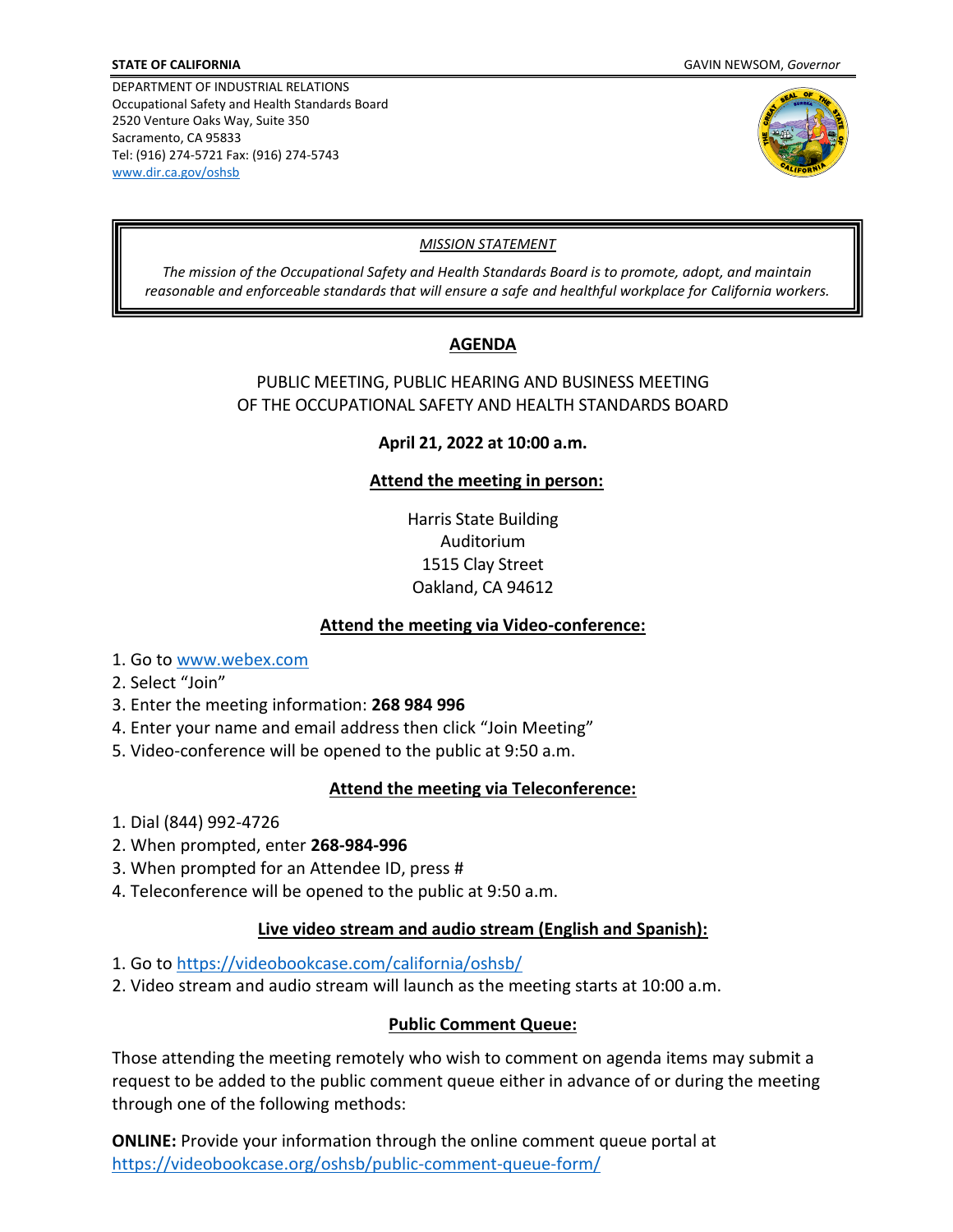**PHONE:** Call **510-868-2730** to access the automated comment queue voicemail and provide\*: 1) your name as you would like it listed; 2) your affiliation or organization; and 3) the topic you would like to comment on.

*\*Information requested is voluntary and not required to address the Board.*

# I. **CALL TO ORDER AND INTRODUCTIONS**

# II. **PUBLIC MEETING (Open for Public Comment)**

This portion of the Public Meeting is open to any interested person to propose new or revised standards to the Board or to make any comment concerning occupational safety and health (Labor Code section 142.2). *The Board is not permitted to take action on items that are not on the noticed agenda, but may refer items to staff for future consideration.*

This portion of the meeting is also open to any person who wishes to address the Board on any item on today's Business Meeting Agenda (Government Code (GC) section 11125.7).

Any individual or group wishing to make a presentation during the Public Meeting is requested to contact Sarah Money, Executive Assistant, at (916) 274-5721 in advance of the meeting so that any logistical concerns can be addressed.

- A. PUBLIC COMMENT
- B. ADJOURNMENT OF THE PUBLIC MEETING

# III. **PUBLIC HEARING**

- A. EXPLANATION OF PROCEDURES
- B. PROPOSED SAFETY ORDERS (Revisions, Additions, Deletions)
	- 1. TITLE 8: **CONSTRUCTION SAFETY ORDERS** Section 1512 **GENERAL INDUSTRY SAFETY ORDERS** Section 3400 **[First](https://www.dir.ca.gov/OSHSB/First-Aid.html) Aid**
- IV. **BUSINESS MEETING – All matters on this Business Meeting agenda are subject to such discussion and action as the Board determines to be appropriate.**

The purpose of the Business Meeting is for the Board to conduct its monthly business.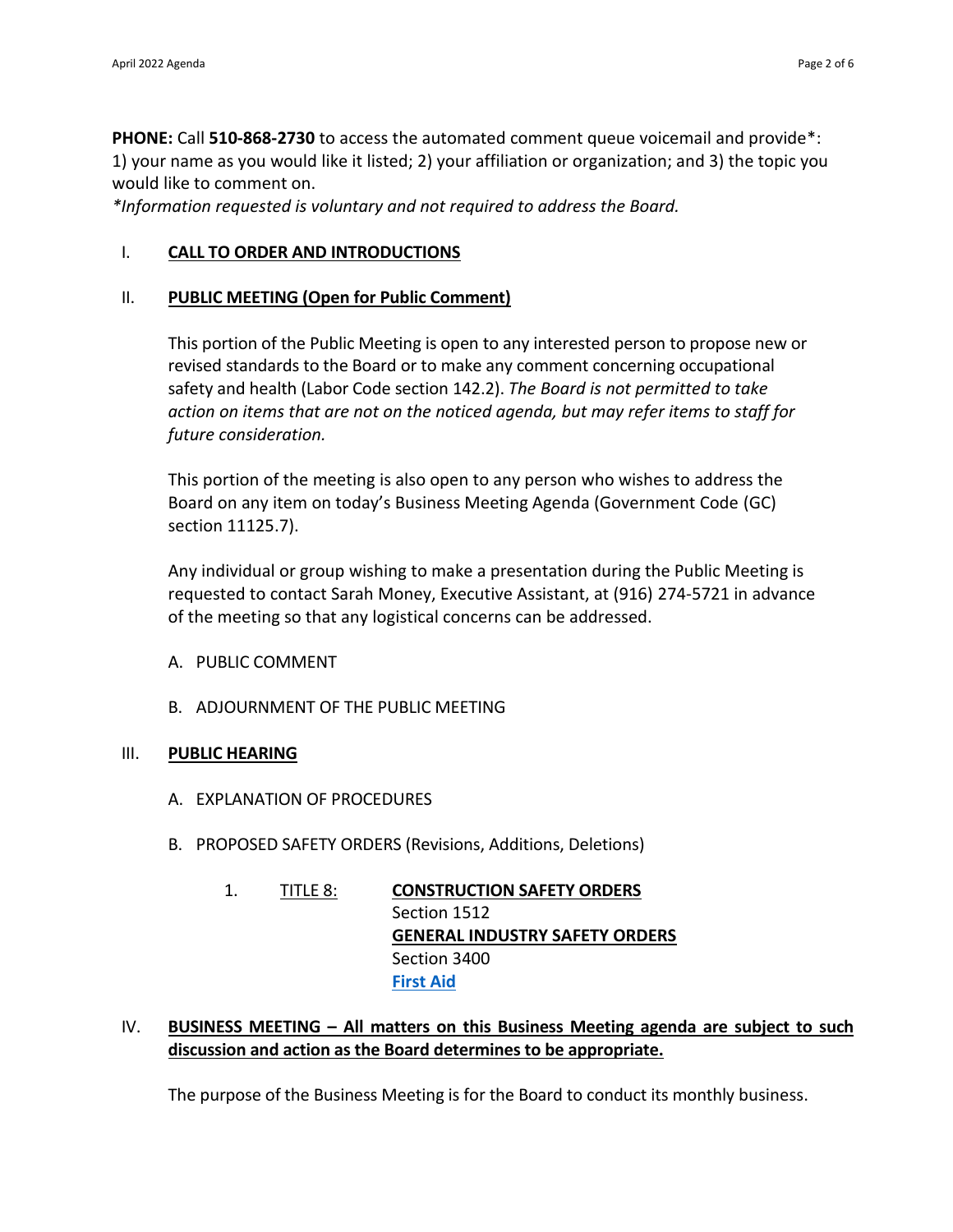- A. PROPOSED SAFETY ORDER FOR ADOPTION
	- 1. TITLE 8: **GENERAL INDUSTRY SAFETY ORDERS** Article 10.1, section 3401, section 3402, new sections 3402.1 - 3402.3, sections 3403 - 3410, new section 3410.1, and section 3411 **Fire Fighters' Personal Protective Clothing and [Equipment](https://www.dir.ca.gov/oshsb/Firefighter-PPE.html) – AB 2146 (2014)**
- B. PROPOSED EMERGENCY SAFETY ORDER FOR RE-ADOPTION (GC SECTION 11346.1; EO N-23-21)
	- 1. TITLE 8: **GENERAL INDUSTRY SAFETY ORDERS** Chapter 4, subchapter 7, new sections 3205, 3205.1, 3205.2, 3205.3, and 3205.4 **COVID-19 [Prevention](https://www.dir.ca.gov/OSHSB/COVID-19-Prevention-Emergency.html)**
- C. PROPOSED PETITION DECISION FOR ADOPTION
	- 1. Greg McClelland **[Petition](https://www.dir.ca.gov/oshsb/petition-594.html) File No. 594**

Petitioner requests to amend title 8, General Industry Safety Orders, section 3203(a) to include procedures to implement applicable, published California Department of Public Health (CDPH) guidelines following a declaration of a state of emergency and an executive order directing CDPH to publish workplace guidance to mitigate "aerosol transmissible pathogen" spread in the workplace.

- D. PROPOSED VARIANCE DECISIONS FOR ADOPTION
	- 1. **Consent [Calendar](https://www.dir.ca.gov/oshsb/propvariancedecisions.html)**
- E. REPORTS
	- 1. Division Update
	- 2. Legislative Update
	- 3. Executive Officer's Report
- F. NEW BUSINESS
	- 1. Future Agenda Items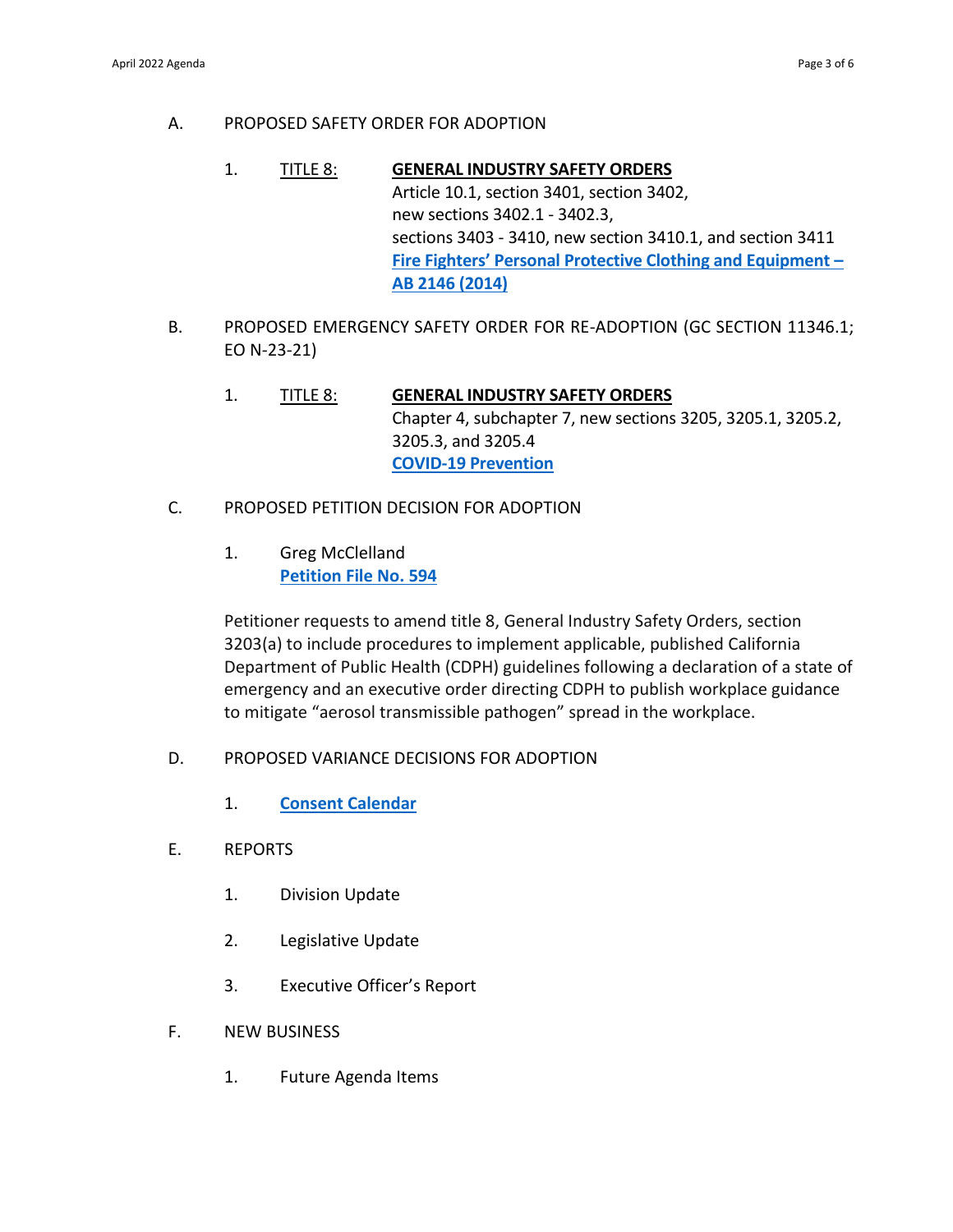Although any Board Member may identify a topic of interest, the Board may not substantially discuss or take action on any matter raised during the meeting that is not included on this agenda, except to decide to place the matter on the agenda of a future meeting. (GC sections 11125 & 11125.7(a).).

G. CLOSED SESSION

#### Matters on Appeal

- 1. 22-V-023T Building Zone Industries, Inc. (BZI)
- 2. 22-V054T Operating Engineers Local 3, District 80

#### Matters Pending Litigation

- 1. Western States Petroleum Association (WSPA) v. California Occupational Safety and Health Standards Board (OSHSB), et al. United States District Court (Eastern District of California) Case No. 2:19-CV-01270
- 2. WSPA v. OSHSB, et al., County of Sacramento, CA Superior Court Case No. 34-2019-00260210
- 3. Western Growers Association, California Farm Bureau Federation, et. al. v OSHSB, et al., County of San Francisco, CA Superior Court Case No. CPF-21- 517344

#### Personnel

- H. RETURN TO OPEN SESSION
	- 1. Report from Closed Session
- I. ADJOURNMENT OF THE BUSINESS MEETING
	- **Next Meeting:** May 19, 2022 Rancho Cordova City Hall Council Chambers 2729 Prospect Park Drive Rancho Cordova, CA 95670 10:00 a.m.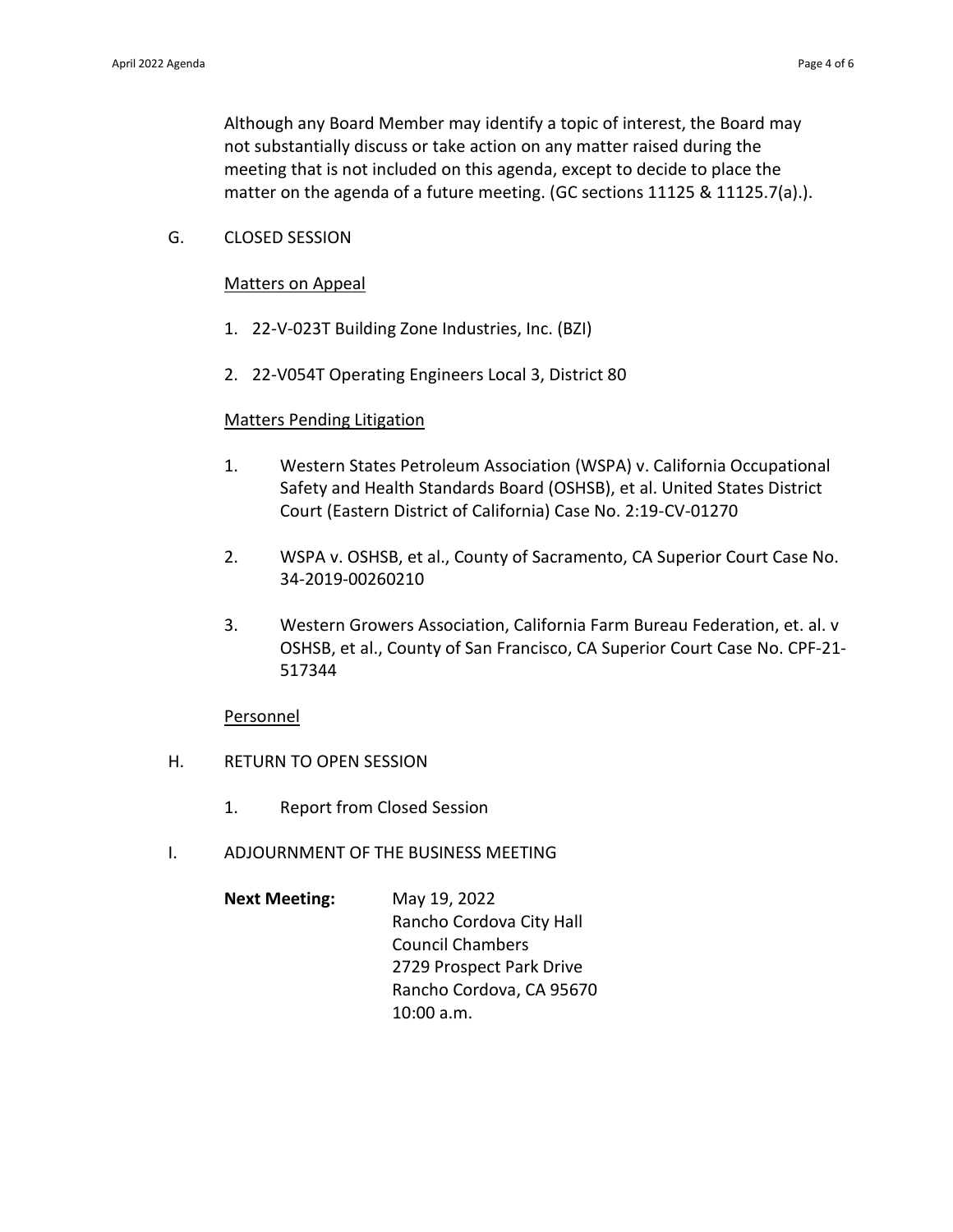#### **CLOSED SESSION**

1. If necessary, consideration of personnel matters. (GC section 11126(a)(1)).

2. If necessary, consideration of pending litigation pursuant to GC section 11126(e)(1).

#### **PUBLIC COMMENT**

Efforts will be made to accommodate each individual who has signed up to speak. However, given time constraints, there is no guarantee that all who have signed up will be able to address the State body.

Each speaker is invited to speak for up to two minutes. The Board Chair may extend the speaking time allotted where practicable.

The total time for public comment is 120 minutes, unless extended by the Board Chair.

The public can speak/participate at the meetings before items that involve decisions.

In addition to public comment during Public Hearings, the Occupational Safety and Health Standards Board (Board) affords an opportunity to members of the public to address the Board on items of interest that are either on the Business Meeting agenda, or within the Board's jurisdiction but are not on the noticed agenda, during the Public Meeting. The Board is not permitted to take action on items that are not on the noticed agenda, but may refer items to staff for future consideration. The Board reserves the right to limit the time for speakers

#### **DISABILITY ACCOMMODATION NOTICE**

Disability accommodation is available upon request. Any person with a disability requiring an accommodation, auxiliary aid or service, or a modification of policies or procedures to ensure effective communication and access to the public hearings/meetings of the Occupational Safety and Health Standards Board should contact the Disability Accommodation Coordinator at (916) 274-5721 or the state-wide Disability Accommodation Coordinator at 1-866-326-1616 (toll free). The state-wide Coordinator can also be reached through the California Relay Service, by dialing 711 or 1-800-735-2929 (TTY) or 1-800-855-3000 (TTY-Spanish).

Accommodations can include modifications of policies or procedures or provision of auxiliary aids or services. Accommodations include, but are not limited to, an Assistive Listening System (ALS), a Computer-Aided Transcription System or Communication Access Realtime Translation (CART), a sign-language interpreter, documents in Braille, large print or on computer disk, and audio cassette recording. Accommodation requests should be made as soon as possible. Requests for an ALS or CART should be made no later than five (5) days before the meeting.